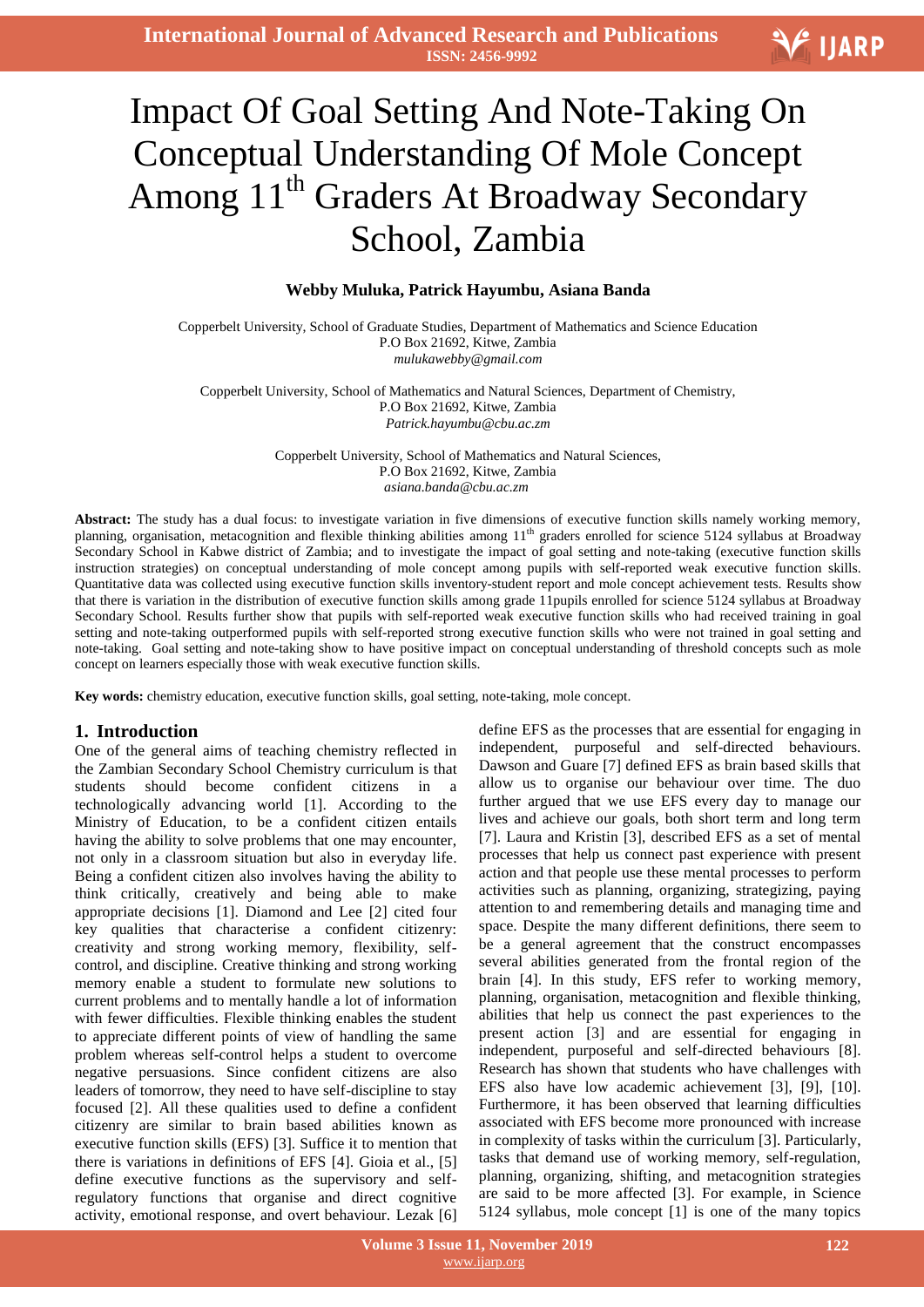

that demands the use of the aforementioned strategies. The topic, consists of several individual but interrelated subtopics. It includes some of the following concepts:

- i. quantitative understanding of particulate nature of matter.
- ii. molecular weight of compounds and its calculation
- iii. construction of balanced chemical equations
- iv. determination of ratios of reacting compounds and their products
- v. identification of limiting reactant in chemical reaction
- vi. calculating percentage mass
- vii. calculating percentage yield

Conceptual understanding of mole concept, entail making strong linkages among these individual subtopics [11]. The learning process of mole concept therefore depends greatly on students" ability to connect prior knowledge to new concepts [12] and also on abilities such as self-regulation, planning, organizing, shifting, and metacognition abilities [13]. Therefore, dysfunction in the said abilities could lead to conceptual learning difficulties. As, a threshold concept, conceptual understanding of mole concept, is central in understanding of several other topics within chemistry [14]. This calls for the need to find teaching strategies to use in supporting pupils with learning difficulties due to weak EFS. Meltzer, Laura and Barzillai [15] suggested a two-level intervention approach in addressing learning difficulties associated with weak EFS: the level of the environment and the level of the person. At the level of the environment, interventions must be directed towards changing the classroom environment to a well organised and structured room [15]. At the level of the person, use of explicit and systematic strategy instruction focused at EFS was proposed [15]. Both interventions are said to work as scaffolds in helping the student with executive dysfunction. Arising from the suggested fundamental role of EFS in academic success of students and the proposed school based interventions for Executive Dysfunction, this study attempt to answer two questions: Is the distribution of five dimensions of EFS namely working memory ability, planning ability, organisation ability, metacognition ability and flexible thinking ability the same among grade 11 students enrolled in Science 5124 Ordinary Level Syllabus at the selected Secondary School within Kabwe Town? Does training in goal EFS strategies (setting and note-taking) yield substantial gain in conceptual understanding of Mole Concept among students with weak Executive Function Skills? By Goalsetting, we refer to students' ability to set specific, realistic objectives that can be achieved within a defined period of time [16]. On the other hand, note-taking refers to students' ability to comprehend either a written document or a lecture and recording information by writing it down [17].

# **1.1 Theoretical Framework of the Study**

The study is based on a constructivist's cognition process grounded in neuroscience. The learner actively constructs knowledge through the interaction of prior knowledge and new sensory experiences [18], [19], [20]. EFS coordinate the incoming sensory experiences with prior knowledge [21]. From a well-coordinated communicative encounter between existing knowledge and new incoming sensory experiences, a well-structured body of knowledge is formed which lays a strong foundation for the students' ability to make

 meaningful connections. Formed knowledge also promotes students" adaptability and survival in any given environment. Figure 1 shows representation of suggested students' cognition process.



*Figure 1: Cognition process grounded in Neuroscience.*

The model hinges on the understanding that new concepts are anchored on existing schemata [20]. In order to achieve Meaningful Learning (ML), the Student (S) has to coordinate and integrate New Sensory Experiences (NSE) with Prior Knowledge (PK). Central in this learning process are the Executive Function Skills (EFS) that enable the student to direct behaviour towards the attainment of a goal [21]. In addition, there is strong evidence that Executive Function Skills are not rigid [3]. When directly targeted, they are able to develop.

# **2. Methodology and Methods**

This action research study used a quasi-experimental design. Carr and Kemmis [22], describe action research as having three functional roles: the improvement of practice, the improvement of the understanding of practice and the improvement of the situation in which the practice takes place. The design was adopted to help the researcher improve own practice and to improve the performance of pupils in mole concept especially those with weak executive function skills. The study had two stages. The first stage aimed at exploring the distribution of five dimensions of executive function skills (working memory ability, planning ability, organisation ability, metacognition ability and flexible thinking ability) among grade 11 pupils enrolled in Science 5124 syllabus at Broadway Secondary School. The second stage focused at determining the impact of goal setting and note-taking (EFS instruction strategies) on conceptual understanding of mole concept among grade 11 pupils with self-reported weak executive function skills at Broadway Secondary School. Purposive sampling of the context for the study [23] was used in selecting the school for the study. The school is the work place for the researcher making it convenient to undertake the study. Secondly, the school is located in a formerly lead – zinc mining area of Kabwe Town [24] [25] in Central Province. Lead is a developmental neurotoxicant heavy metal, which causes intellectual function impairment and behavioural problems in children [26] . Other than stress, sadness, loneliness, and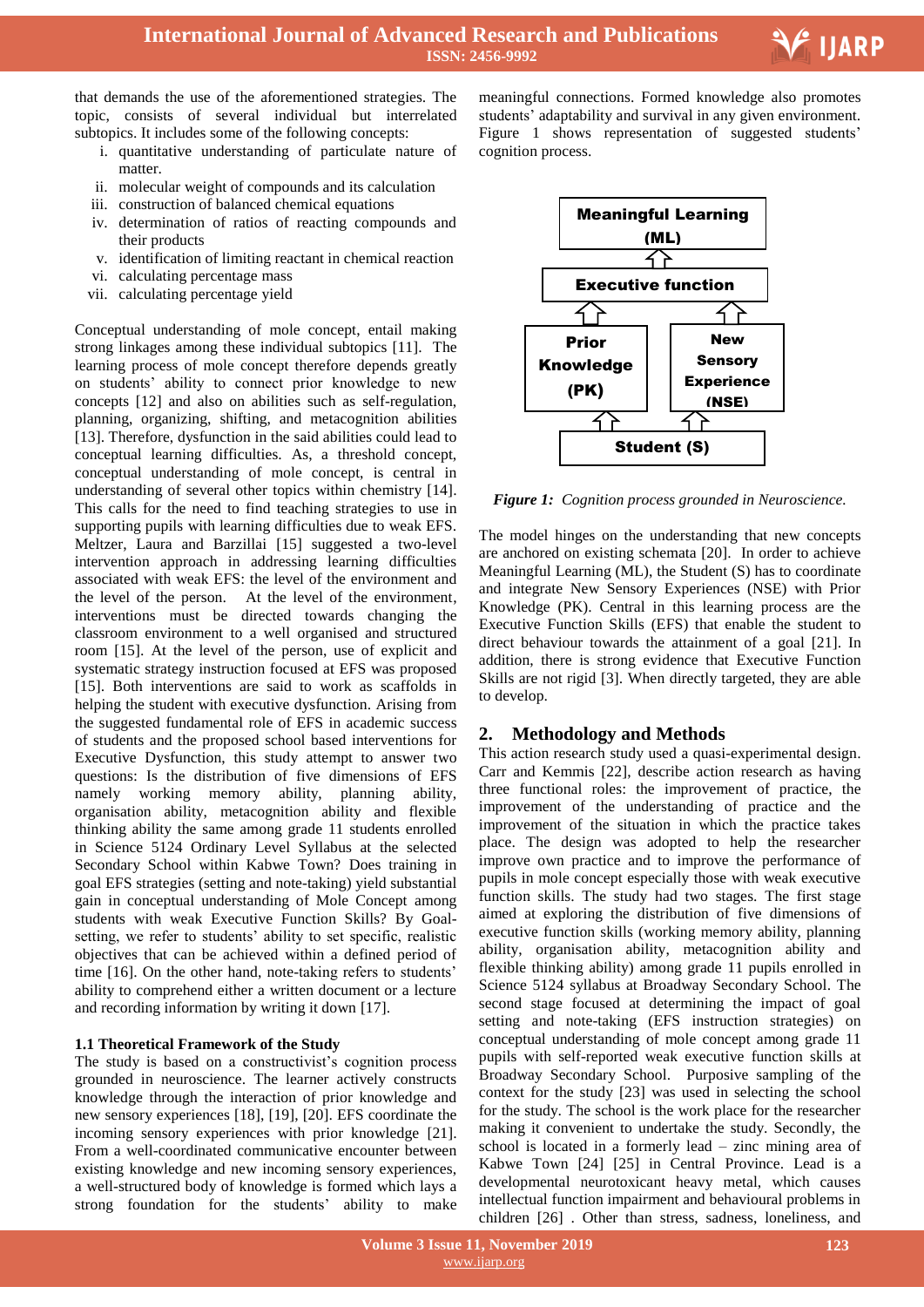

poor health [27] lead exposure could be another factor that has negative impact on pupils' executive function skills. The researcher purposively selected all  $11<sup>th</sup>$  graders (N=166) enrolled for Science 5124 syllabus at Broadway Secondary School for stage one of the study. Restriction on grade and subject was meant to control for possible variation in subject content matter knowledge. In stage two, two groups were purposively formed: the experimental group  $(n = 42)$  and the control group (n=38). Level of strength in executive function skills was the basis of group placement (Table 3). Permission to undertake the study was sought from the school administration. In addition, the consent of all participants was obtained through the signing of individual consent form. To ensure confidentiality of participants, the questionnaire and answer booklets for written tests had only participants' identification numbers.

### **2.1 Research Instruments**

Two research instruments were used: the executive function skills inventory-student report and the mole concept achievement tests. The executive function skills inventorystudent report, is a self-administered questionnaire designed to assess students" perception of own executive function skills [7], [28]. The questionnaire contained 15 item statements, 3 on each of the 5 dimensions of EFS. A participant had to rate himself or herself to the degree that the three statements on each EFS best described him or her on a seven point Likert Scale (strongly disagree = 1, disagree  $= 2$ , tend to disagree  $= 3$ , neutral  $= 4$ , tend to agree  $= 5$ , agree  $= 6$ , or strongly agree  $= 7$ ). To determine the score on each EFS, all three sub-scores on three statements were summed up. The highest possible score on each dimension of EFS was 21 while the lowest score was 3. To determine the distribution of EFS, individual EFS scores were coded into three categories (Table 3): low score (range  $3 - 11$ ), average score (range  $12 - 16$ ) while from 17 to 21 was coded as high score (range  $17 - 21$ ). The instrument was adopted for its ability to measure the behaviour in a real world context [5], [29], [30]. In addition, the instrument was easily accessible, affordable, easy to administer and based on literature [28]. Mole concept achievement tests were pen and paper tests designed by the researcher. The pre-test had ten questions and the post-test had 8 questions from Mole Concept topic. The test questions were set to determine the conceptual understanding of the Mole Concept. To be specific, question 8 in mole concept achievement post-test part (a) required learners to define a limiting reactant. In part (b) given that 2.4g of magnesium was made to react with 0.30mol of hydrochloric acid:

- i. write a balanced chemical equation for the reaction
- ii. determine the limiting reactant
- iii. calculate the mass in excess for the substance which was in excess.

It was expected that, in order for the learner to correctly answer the question, he or she had to analyse the question and determine the vital information given in the question. Secondly, the student was expected to plan by figuring out what was being required of him or her in the question. The third step was for the pupil to compute the necessary steps in order to determine the answer. The last expectation was for the pupil to evaluate the answers given.

#### **2.2 Goal Setting Strategy**

The activity focused on enhancing pupils' ability to break down tasks into manageable parts [31]. Pupils, while working in groups of six, were asked to come up with a home work study plan on Acids, Bases and Salts, topics they had already learnt. They started by timing themselves and then monitored the actual time they spent on the activity. This strategy directly focused at helping students develop the ability to understand the objective of a particular task, visualize the steps of the task, organize time effectively, and determine the resources needed to complete the task. The strategy was premised on the understanding that when learners set their own goals, they show greater commitment and are more motivated to attain these goals. Table 1 presents the scheme of work for goal setting strategy training.

*Table 1: Scheme of work for goal setting strategy training.*

| Topic                        | Session/<br>Outcomes:<br>Duration           |                                                                                                                               | Activity/Material                                                                                            |  |  |
|------------------------------|---------------------------------------------|-------------------------------------------------------------------------------------------------------------------------------|--------------------------------------------------------------------------------------------------------------|--|--|
|                              |                                             |                                                                                                                               |                                                                                                              |  |  |
| Planning and<br>goal Setting | 1 <sup>st</sup><br>Session<br>60<br>minutes | Describe the<br>concept of<br>planning and<br>goal setting<br>Discuss the<br>importance of<br>planning and<br>setting of goal | Activity:<br>Introduction on purpose<br>of the program.                                                      |  |  |
|                              | 2 <sup>nd</sup><br>Session<br>60<br>minutes | Discuss what<br>constitutes a<br>goal and a<br>good plan.                                                                     | Activity:<br>Participants to work in<br>groups of 6 to develop<br>study plans for Acids,<br>Bases and Salts. |  |  |



*Figure 2 shows a sample of homework plan for group 5.*

The group underestimated the first two activities. The topic acids was allocated 30 minutes however actual average time spent was 51 minutes. The time estimated on bases was 30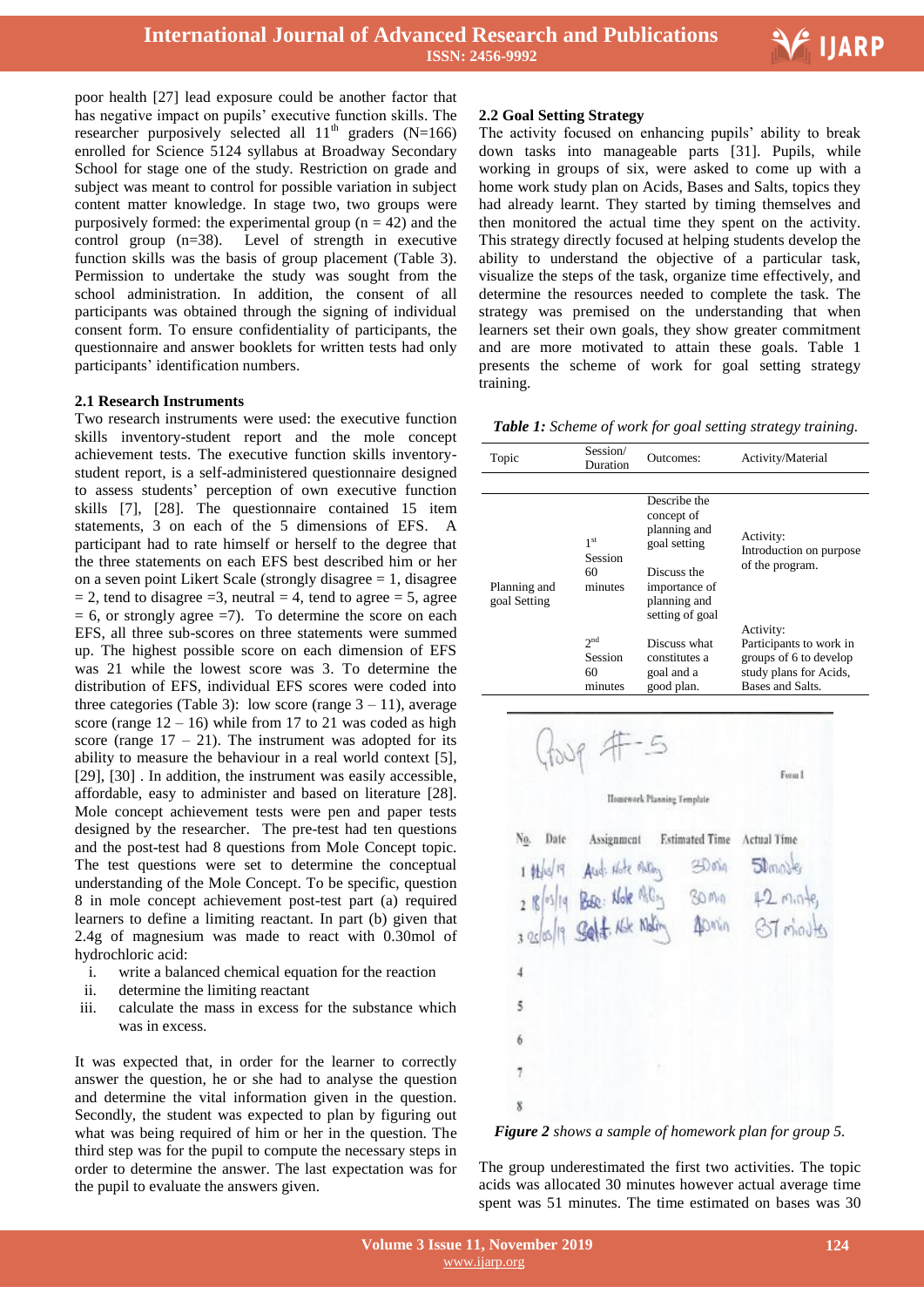

minutes however, the actual average time spent was 42 minutes. On the last topic salts, the time estimated was 40 minutes while actual average time spent was 37 minutes. This difference in time allocation could be due to pupils' failure to set realistic goals. With training, pupils developed the ability to understand the objective of a particular task, visualise the steps of the task, organize time effectively, and determine the resources needed to complete the task

#### **2.3 Note-taking strategy**

Note-taking strategy focused on training pupils the ability to comprehend either a written document or a lecture and record information by writing it down in a systematic way [32]. With the aid of a Note-Taking Template [15], pupils worked in groups of 6 to make summary notes on acids, bases and salts. According to Meltzer, Laura and Barzillai [15], note-taking is a complex process that puts heavy demand on students. The need to coordinate and integrate multiple processes that include listening, differentiating main points from irrelevant information becomes more challenging to students with low EFS.

Form II. Summary Note Taking Template Ints. Roses and Salt  $|||q|$ Versledery Term Atul **Options** Sphiltips HCL, H.SV CHOOK Chly Positive Chapters love Key infor 1 Strength of acids depends on the degree of conjution -Strong acids undergo complete unisotion What adds antago partial consistent 2. Characteristics of aids - type blue literies paper red - PH ranges from 0-6  $-$ Trute  $Sval$ - Conduct electricity in agreeas solution, - Corrosive - feach with metals (reactive), to form salt and Hydragon se - Reach with a base to faim salt and water only - Read with calkado to form said and water cross - Read with cultimates to firm suit, water and carbon dealers of

*Figure 3: Sample summary notes on Acids produced by group 4.*

| Table 2: Scheme of work for note-taking strategy tanning. |  |  |
|-----------------------------------------------------------|--|--|
|                                                           |  |  |

| Topic                                         | Session/<br>Duration                        | Outcomes                                                               | Activity/Material                                                                                        |  |
|-----------------------------------------------|---------------------------------------------|------------------------------------------------------------------------|----------------------------------------------------------------------------------------------------------|--|
| Organisation and<br>prioritisation<br>ability | 2rd<br>Session<br>60<br>minutes             | Develop a<br>systematic<br>approach for<br>organising<br>note taking   | <b>Activity:</b><br>Students work in groups<br>of 6 and practice use of<br>note-taking template<br>sheet |  |
|                                               | 4 <sup>th</sup><br>Session<br>60<br>minutes | Develop a<br>systematic<br>approach for<br>organising<br>lesson notes. | Material:<br>Note-taking template                                                                        |  |

Form II smary Note Takine Template  $18/02/9$ Vecabelan Term Befinitio Franch WO, NH, OH, NO OH **MP** In made of hydrode of a metal of American ALCOH A Scalate buse that Produces<br>Whoshoe unicersin covered subject  $f(x) = f(x)$ **MASICAL POPPETHES** huin fel Winnis Plue blue - Harry Wher PH TODIES Chanical properties  $-$  Base + Acid  $\implies$  Salt + water - Base + Angenum - > Salt + Ammonia + Water 3. Strength depends on degree of longuities -Strong alkals whise completely North -> Na<sup>+</sup> + Of - Wenk almatis longe partialy NH<sub>4</sub>01 = NH<sub>4</sub> + OH

*Figure 4: Sample summary notes on Bases produced by Group 4.*

lesson notes.

Figures 3,4 and 5 are samples of notes on Acids, Bases and

Salts prepared by students.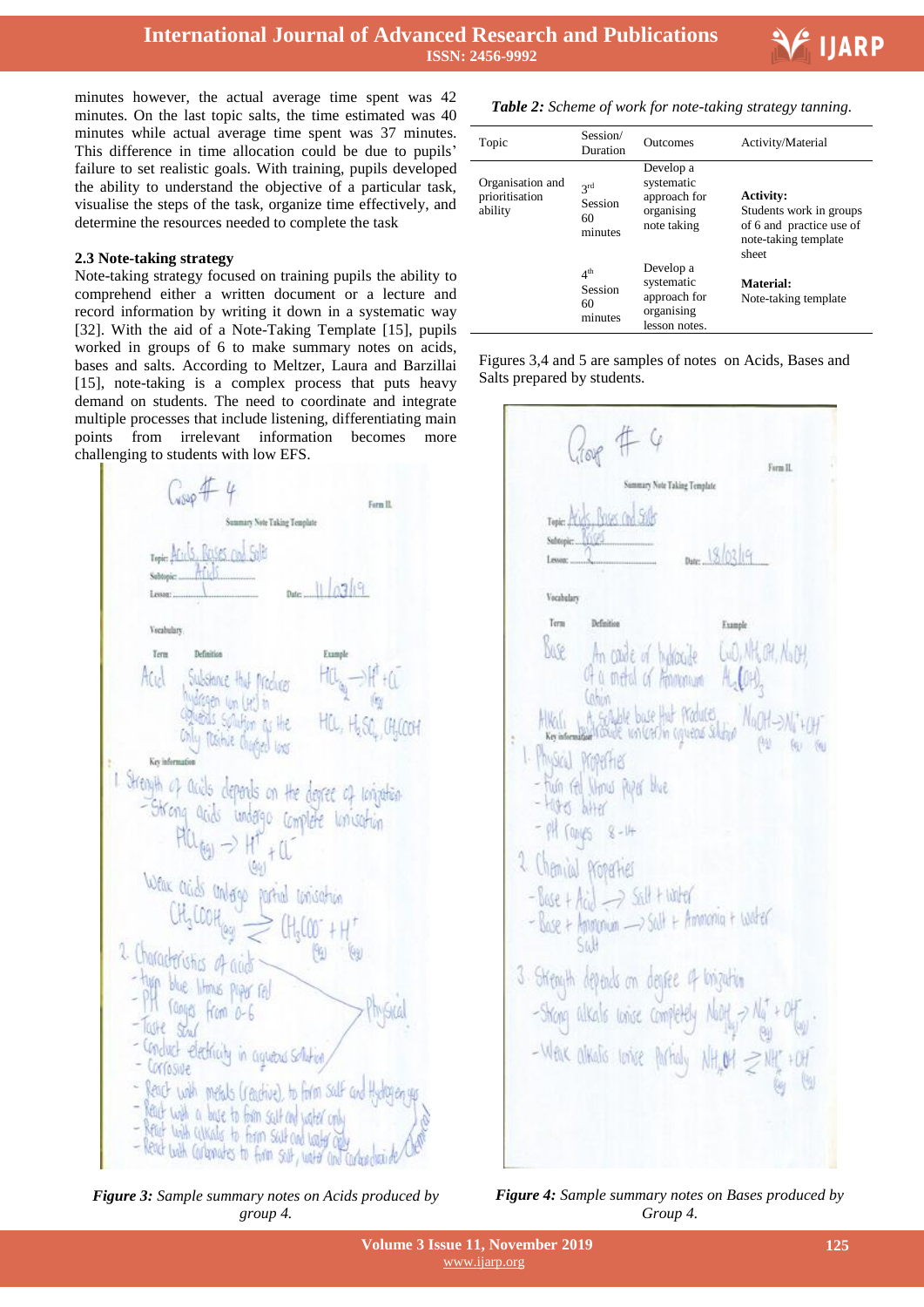



*Figure 5: Sample summary notes on Salts produced by Group 4.*

# **3. Results**

# **3.1 Distribution of Executive Function Skills**

Table 3 presents distribution of pupils according to strength in EFS.

| <b>Table 3:</b> Variation in strength of EFS among pupils ( $N = 166$ ) |  |  |  |
|-------------------------------------------------------------------------|--|--|--|
|-------------------------------------------------------------------------|--|--|--|

|                       | Students with                |                                |                              |  |  |  |
|-----------------------|------------------------------|--------------------------------|------------------------------|--|--|--|
| Variable              | Low<br>Mark<br>$(3 -$<br>11) | Average<br>Mark<br>$(12 - 16)$ | High<br>Mark<br>(17 -<br>21) |  |  |  |
| <b>Working Memory</b> | 61                           | 74                             | 31                           |  |  |  |
| Planning              | 50                           | 63                             | 53                           |  |  |  |
| Organisation          | 42                           | 56                             | 68                           |  |  |  |
| Metacognition         | 39                           | 78                             | 49                           |  |  |  |
| Flexible Thinking     | 41                           | 65                             | 60                           |  |  |  |

 Table 3 show that 61 of 166 pupils reported to have weak working memory ability. This means that  $37 \%$  of  $11<sup>th</sup>$ graders identified themselves to have weak working memory ability. 31 of 166 pupils, that is 18 % of grade 11 pupils, reported to have strong working memory ability. With regards planning ability, 50 of 166 pupils, that is 30% of the pupils, reported to have weak planning ability while 53 of 166 pupils, that is 32%, reported to have strong planning ability. On organisation ability, 42 of 166 pupils translating to 25%, reported to have weak organisation ability while 68 of 166 pupils which is 41%, reported to have strong organisation ability. With regards to metacognition ability, 39 of 166 pupils, that is 23% of the pupils, reported to have weak self-monitoring ability while 46 of 166 pupils (27%) reported to have strong metacognition ability. On flexible thinking ability, 41 of 166 pupils (25%) reported to have weak flexible thinking ability while 60 of 166 pupils (36%) reported to have strong flexible thinking ability. Table 3 confirm presence of variation in the distribution of EFS among grade 11 pupils enrolled for Science 5124 syllabus at Broadway Secondary School. The observed difference in the strength of EFS suggest difference in pupils' ability to connect prior knowledge to new concepts [12] and also in abilities such as self-regulation, planning, organizing, shifting, and metacognition [13].

#### **3.3 Goal setting, note-taking and mole concept achievement tests.**

To investigate the impact of goal setting and note-taking on conceptual understanding of mole concept, a mole concept achievement pre-test was administered to both the experimental group ( $n = 42$ ) and the control group ( $n = 35$ ). Table 4 presents results for the independent sample t-test, comparing the mean scores in mole concept achievement pre-test between the experimental group and the control group  $(N = 80)$ .

*Table 4: Results comparing the mean scores in Mole Concept Achievement Pre-Test between the experimental group and the control group.*

| Variable              | N |          |                         | Mean SD df $t$ – value $p$ – value |      |
|-----------------------|---|----------|-------------------------|------------------------------------|------|
| Experimental<br>Group |   |          | 42 25.03 10.83 78 1.258 |                                    | .212 |
| Control Group         |   | 38 24.04 | 9.92                    |                                    |      |

Table 4 show that there was no significant difference on mean scores in mole concept achievement pre-test between the experimental group ( $N=42$ ,  $M = 25.03$ ,  $SD=10.83$ ) and the control group ( $N=38$ ,  $M= 24.04$ ,  $SD = 9.92$ ). Both groups were at the same level on conceptual understanding of the mole concept. The results however, are contrary to the expected results. Pupils with weak self-reported low EFS were expected to have lower mean score mark compared to pupils with self-reported strong EFS. However both groups, the experimental group ( $n = 42$ ) and the control group ( $N =$ 38) had almost the same mean scores ( $M = 25.0$ ) and ( $M =$ 24.0) respectively. Mann, Snover, Boyd, et al. [33] argue that a self-administer EFS behavioural rating inventory must be used together with EFS behavioural rating inventory parent report and EFS behavioural rating inventory - teacher report. The protocol is aimed at controlling for false selfrating that may arise due to impaired self-awareness [4]. In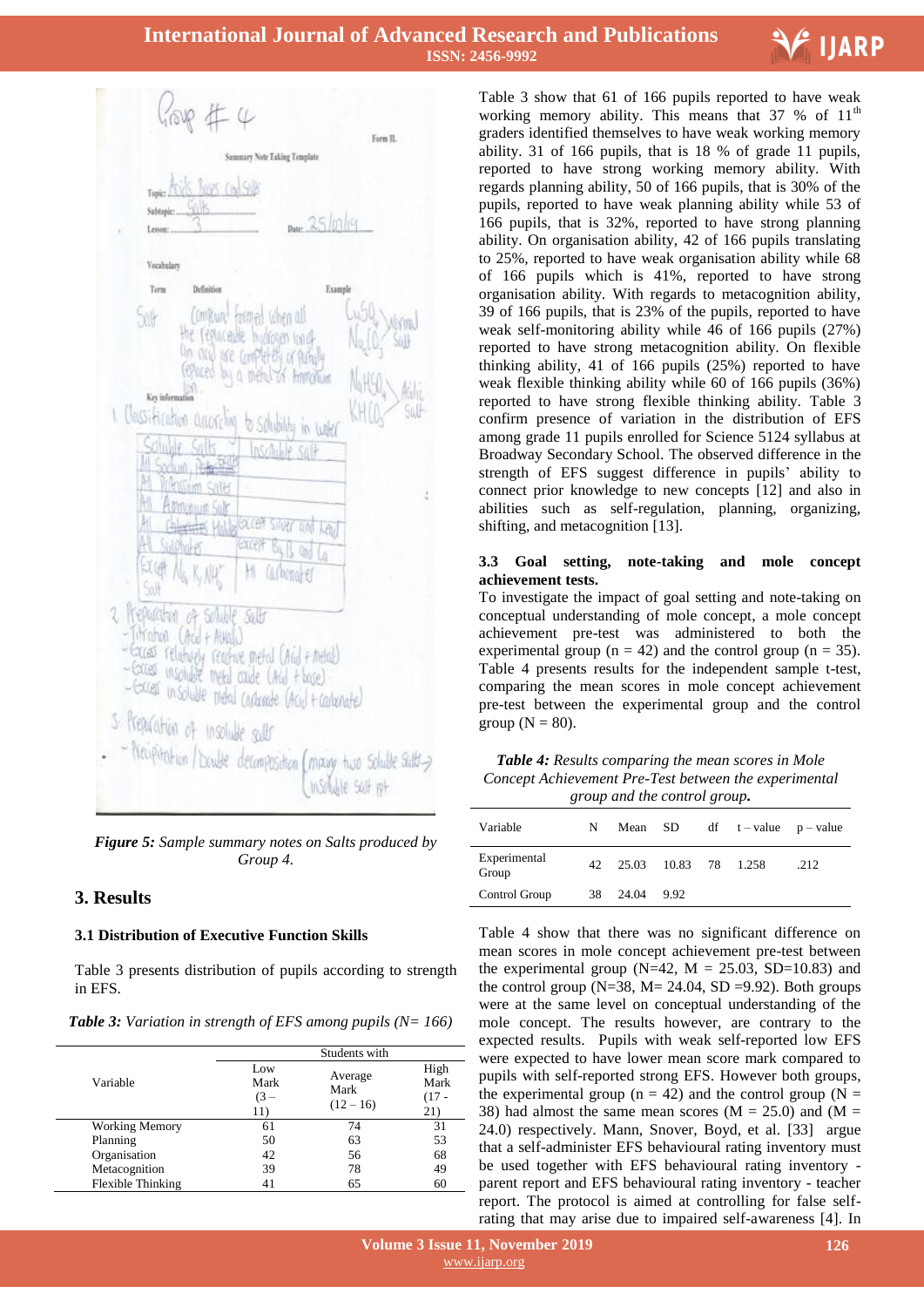E<sup>1</sup> IJARP

this study only a self-administer EFS behavioural rating inventory was used. Parents and teachers had not taken interest in profiling pupils" EFS. It is likely, that learners in both, the experimental group and control group had wrongly rated themselves due to impaired self-awareness. Nevertheless, since the pupils" self-rating represented lived experience [5], the data collected was meaningful. Table 5 presents independent sample t-test results comparing the mean scores in mole concept achievement post-test between the experimental group and the control group  $(N = 80)$ .

*Table 3: Independent sample t-test results comparing the mean scores in Mole Concept Achievement Post-Test between the experimental group and the control group (N* 

| $= 80.$                   |    |                       |            |  |            |                |  |
|---------------------------|----|-----------------------|------------|--|------------|----------------|--|
| Variable                  | N  |                       | Mean SD df |  | ι<br>value | $-$ p<br>value |  |
| <b>Experimental Group</b> |    | 42 33.9 13.5 78 3.026 |            |  |            | .003           |  |
| Control Group             | 38 | 27.9                  | 11.8       |  |            |                |  |

The findings (Table 7) shows that there was a significant difference in conceptual understanding of Mole Concept between the experimental group ( $N= 42$ ,  $M=33.9$ ,  $SD = 13.5$ ) and the control class (n =38 M= 27.9, SD = 11.8). The experimental group performed better (M =33.39) than the control group (M =27.9). Figure 6 illustrate gain in conceptual understanding of mole concept among pupils exposed to goal setting and not-taking strategies compared to pupils not exposed to goal setting and not-taking strategies.



*Figure 6: Performance of experimental and control groups on pre-test and post-test in mole concept achievement tests.*

The experimental group also referred to as the treatment group (n=42), in mole concept achievement pre-test, obtained a mean score of 25.0 and standard deviation of 10.8. In mole concept achievement post-test, the same group obtained a mean score of 33.9 with the standard deviation of 13.5. The control group got a mean score of 24.0 in mole concept achievement pre-test, with standard deviation of 9.9. In mole concept achievement post-test, the control group got a mean score of 27.0 with the standard deviation of 11.8. The experimental group, having received training in goal setting and note-writing, recorded significant

gain in mole concept achievement post-test  $(33.9 - 25.0 =$ 8.9). On the other hand, the control group who had not received training in goal setting and note-writing only reported marginal improvement  $(27. - 24.0 = 3.0)$ 

#### **4.0 Discussion**

The findings confirmed presence of variation in the distribution of the five dimensions of EFS among grade 11 students enrolled for Science 5124 subject. In the context of this study, the effect of the observed deficiency in EFS on the conceptual understanding of mole concept could be explained in relations to Vygotsky"s theory of Zone of Proximal Development [19]. Figure 7 illustrates the concept of Zone of Proximal Development.



*Figure 7: Zone of Proximal Development.*

The construct, 'Zone of Proximal Development' is used to refer to the distance between the upper bound of what a student can do by himself or herself and the lower bound of what a student cannot do even with support from teachers and peers [19]. However, having challenges EFS narrows down both the upper bound of what a student can do by himself or herself and the lower bound of what a student cannot do even with support from teachers and peers [34]. Figure 8 illustrates the diagrammatic representation of Zone of Proximal Development for a student with Executive Function Skills deficit.



*Figure 8: Zone of Proximal Development for a student with Executive Function Skills deficit.*

Students with challenges in the five dimension of EFS are likely to have a number of challenges in understanding mole concept. In relation to weak working memory, the ability to hold information while working on any given task, pupils are likely to have difficulties in identifying and applying information required to solve various tasks in mole concept. Deficit in planning and organisation abilities could cause difficulties in imposing structure and order on ideas, a key component in being able to independently solve problems in mole concept [11]. Flexible thinking deficit implies that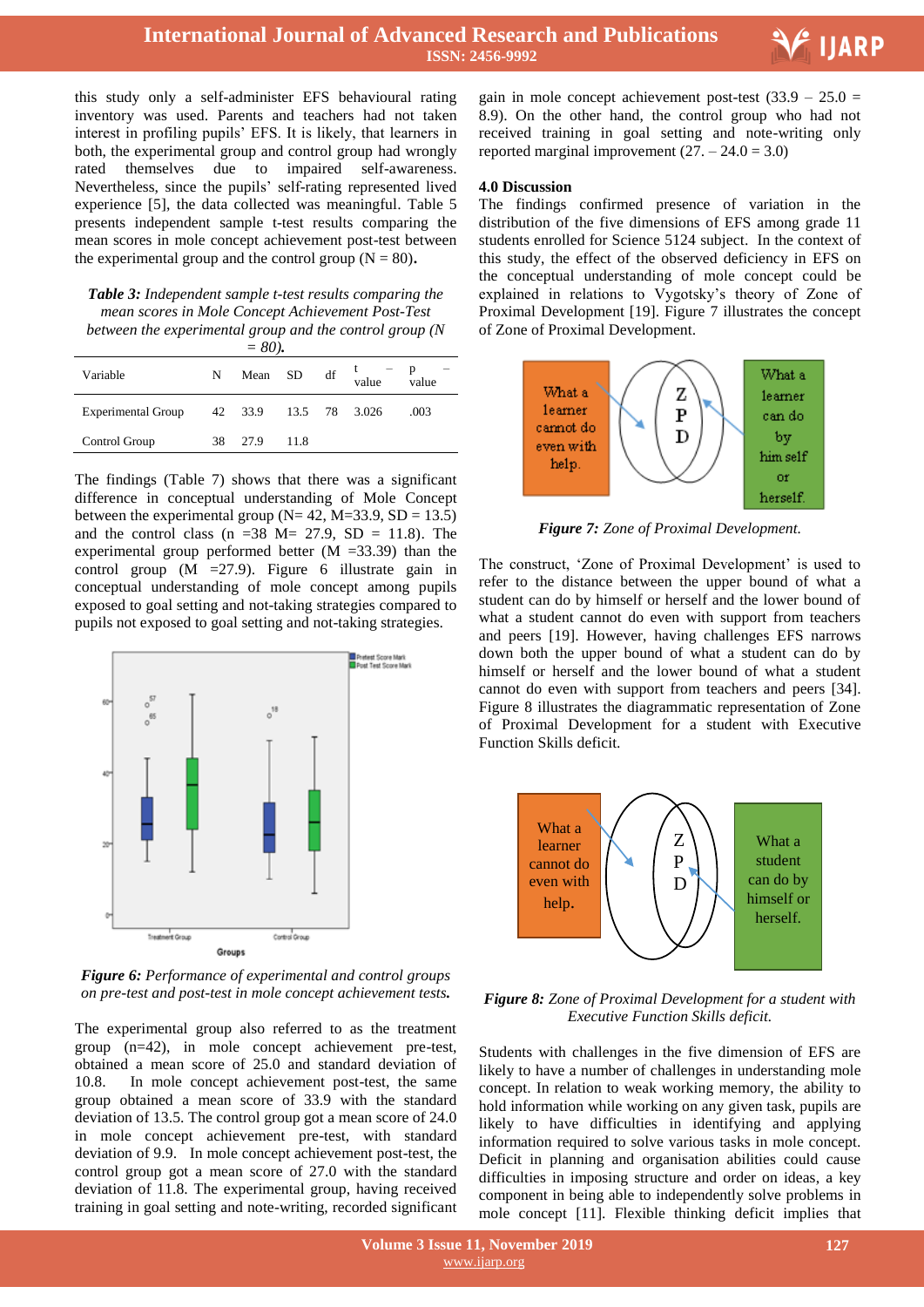

students are likely to get stuck with the established order even when it requires a change of strategy. Knowledge of variation in EFS among pupils enrolled for Science 5124 syllabus must constitute teachers" knowledge about the student (Mansor, R., Halim, L., B, Osman, K., 2010). This is part of the knowledge that the teacher has to use when designing classroom instructions and ways to support students with learning difficulties due to weak EFS (Watson, S. M. R., Gable, R. A., & Morin, L. L. , 201). Further, this knowledge could be used during formation of working groups in the classroom. Other than relying on the usual male-female criteria, EFS profile can also be used to avoid placing students with weak EFS or strong EFS in the same group. In so doing, the More Knowledgeable Other, among students can support other students.

# **4.1 Goal setting, note-taking strategies and conceptual understanding of mole concept.**

The findings show that students who had been exposed to goal setting and note taking strategies performed better than students who were not exposed to goal setting and note taking strategies. The two strategies were taught using acids, bases and salts. However, students in the experimental group seem to have used the acquired knowledge on new content and context of problem solving in Mole Concept. Figure 9 shows diagrammatic representation of Zone of Proximal Development for students after goal setting and note-taking strategies instruction.



*Figure 9: Zone of Proximal Development after goal setting and note-taking strategies instruction*

The findings of this study are in agreement with prior investigations. Meltzer [16], observed that when students set their own goals, they show greater commitment and motivation in working towards achieving the set goals. In so doing, goal setting actively enhances effectiveness, achievement, and motivation among students. On the other hand, independent note-taking increases class participation and improves the recall of material among students [35]. Note-taking improves learner performance by improving knowledge structure in students' mind. In addition, improved note-taking skills was noted to improve students" comprehension, short-term and long-term recall ability [36]. The observed improved performance for students who had received instruction on goal setting and note-taking can be attributed to improved knowledge structure in students' mind. This made it easier for them to recall learnt material, analyse the tasks, plan the steps, execute the tasks and evaluate the results.

# **5.0 Conclusion.**

The study has provided evidence showing variation of strength in working memory ability, planning ability, organisation ability, metacognition ability and flexible thinking ability vary among grade 11 pupils enrolled for science 5124 syllabus at Broadway Secondary School. This variation of strength in the five dimensions of EFS strongly suggest deficit in pupils' ability to plan, organise and prioritise information, and pupils" ability to hold and manipulate information in working memory. Training pupils in goal setting and note-taking strategies has shown to remedy learning difficulties of threshold concepts such as the mole concept. This calls for individual subject teacher to have knowledge of variation in EFS among pupils. Secondly, the study has provided evidence that using goal setting and note-taking strategies can be used to enhance conceptual understanding of mole concept, and other threshold concepts, among pupils especially those with weak executive function skills.

# **References**

- [1] Ministry of Education, Science, Vocational, Training and Early Education, "Chemistry Syllabus: Grades 10 – 12.," Curriculum Development Centre, Lusaka, 2013.
- [2] Diamond, A., Lee, K., "Interventions shown to Aid Executive Function Development in Children 4 -12 years old.," Science, vol. 333, no. 9, pp. 959-965, 2011.
- [3] Laura, K., Kristin, S. , "Executive Function 101.," National Centre for Learning Disabilities, 2013.
- [4] Goldstein, S., Naglieri, J.A., Princiotta, D., Ottero, M., "A Histoty of Executive Functions as a Theoretical and Clinical Construct," in Handbook of Executive Functioning , New York, Springer Science , 2014, pp. 1 - 13.
- [5] Gioia, G.A., Isquuith, P.K., Guy, S.C., Kenworthy, I., "Test Review Bahaviour Rating Inventory of Executive Function," Child Neuropsychology, vol. 6, no. 2, pp. 235 -238, 2004.
- [6] Lezak, M. D. , "Newer contributions to the neuropsychological assessment of executive functions," Journal of Head Trauma Rehabilitation, p. 8:24–31., 1993.
- [7] Dawson, P., Guare, R., "Intervention to Promote Executive Developmment in Children and Adolescents," in Handbook of Executive Functioning , New York, Springer, 2014, pp. 427 - 444.
- [8] Anderson, P., "Assessment and development of executive function during childhood," Child Neuropsychology, vol. 8, pp. 71-82, 2002.
- Watson, S. M. R., Gable, R. A., & Morin, L. L., "The role of executive functions in classroom instruction of students with learning disabilities," International Journal of School and Cognitive Psychology, vol. 3, no. 167, pp. 1-5, 2016.
- [10]Brocki, K.C., Eninger, L., Thorell, L.B., Bohlin, G., "Interrelation between Executive Function and Symptoms of Hyperactivity/ Impulsivity and Inattention in Pre-schoolers: A Two Year Longitudinal Study," Journal of Abnormal Child Psychology, vol. 38, no. 2, pp. 163-17, 2009.
- [11]Gulacar, O., "An Investigation of Successful and Unsuccessful Students" Problem Solving in Stoichiometry," Dissertations. 870, 2007.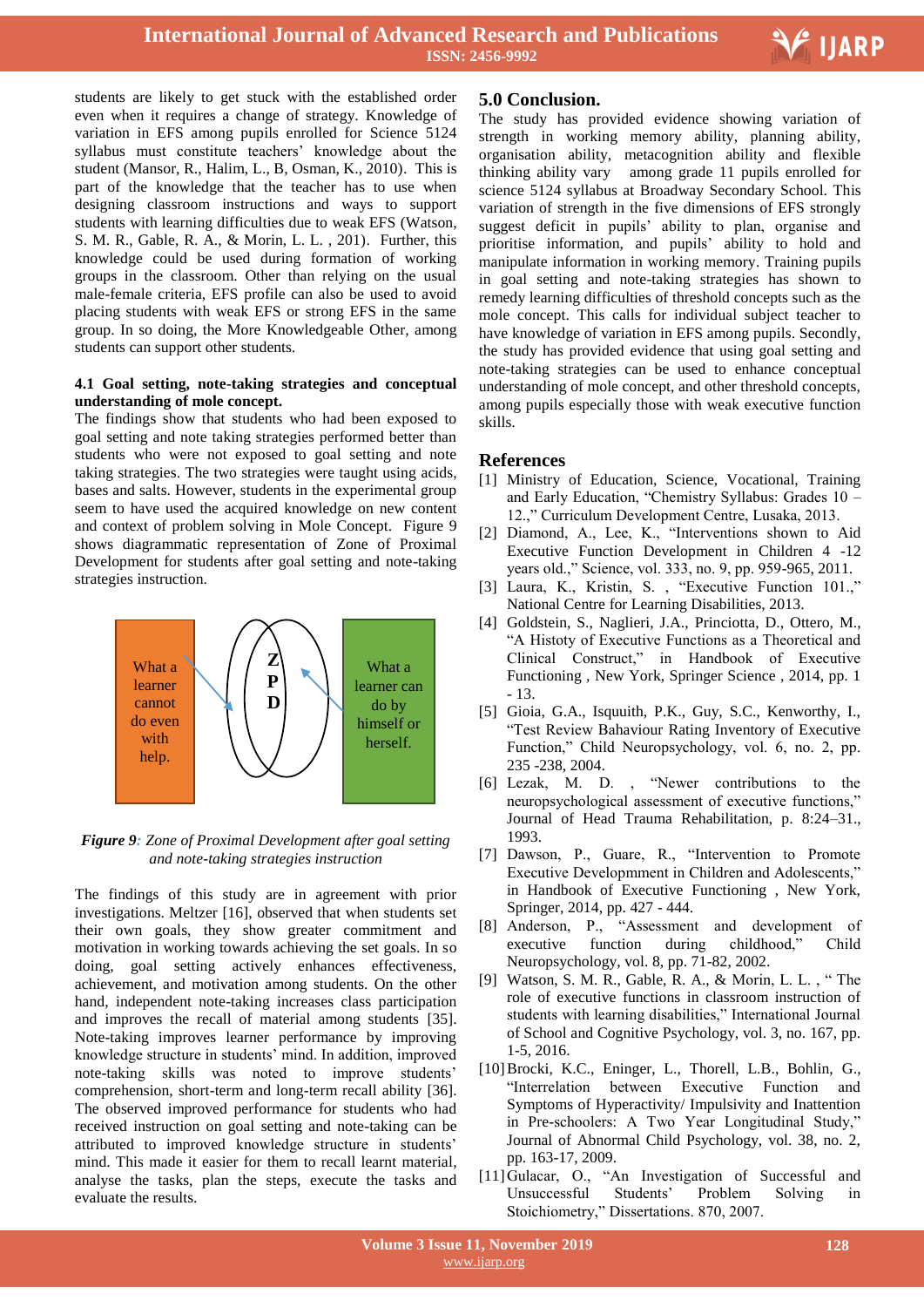

- [12]Furio, C., Azxona, R., Guisasola, J. , "Difficulties in teaching the concepts of "amount of substance" and "Mole"," Journal of Science Education, vol. 22, no. 12, p. 1285 – 1304, 2000.
- [13]Furat, H., Norman, R. , "Working memory and difficulties in school chemistry," Research in Science & Technological Education, vol. 27, no. 2, pp. 161-185, 2009.
- [14]Seeber, E., "The Mole: A Different Approach," www.emilyseeber.co.uk, 2017.
- [15]Meltzer, L., Sales, L.P., Barzillai, M., "Executive Function in the Classroom: Embedding Strategy Instruction into Daily Teaching Practices," in Executive Function in Education: From Theory to Practice, New York, Guilford Press, 2007, pp. 165-193.
- [16]Meltzer, L., "Teaching Executive Functioning Processes: Promoting Metacognition, Strategy Use and Effort," in Handbook of Executive Function, New York, Springer, 2014, pp. 445-474.
- [17]Piolat, A., Oliver, T., & Kellog, R. T. , "Cognitive effort during note-taking," Applied Cognitive Psychology, vol. 19, pp. 291-312, 2005.
- [18]Ausubel, D. P., The psychology of meaningful verbal learning, New York: Grune & Stratton Inc., 1963.
- [19]Vygotsky, L. S., Mind in Society: The development of higher psychological process, Harvard University Press, 1978.
- [20] Piaget, J., The development of thought (A. Rosin, Trans),, Oxford: Basil Blackwell, , 1978.
- [21]Anderson, O.R. , "Neurocognitive Theory and Constructivism in Science Education: A Review of Neurobiological, Cognitive and Cultural Perspectives," Brunei International Journal of Science and Mathematics Education, vol. 1, no. 1, pp. 1 - 32., 2009.
- [22]Carr, w., Kemmis, S. , Becoming critical Education, knowledge and action research, London: Falmer, 1986.
- [23]Bryman, A. , Social Research Methods. 4th Edition., New York: Oxford University Press, 2012.
- [24]Ikenaka, Y., Nakayama, S. M. M., Muzandu, K., Choongo, K., Teroka, H., Mizumo, N. & Ishizuka, M. , "Heavy Metals contamination of soil and sediment in Zambia," African Journal of Environmental Science and Technology, vol. 4, no. 11, p. 729 – 739, 2010.
- [25]Copperbelt Enviroment Project (CEP)., http://www.cepzambia.org.zm, 2006.
- [26]Lead Expert Panel, "Educational interventions for children affected by lead," Department of Health and Human Services,, Atlanta: U.S, 2015.
- [27]Diamond, A., Daphne, K., "Conclusions about interventions, programs, and approaches for improving executive functions that appear justified and those that, despite much hype, do not,," Developmental Cognitive Neuroscience , vol. 18, no. 2016, p. 34 – 48, 2016.
- [28]Roth, R.M., Isquith, P.K., Gioia, G.A, "Assessment of Executive Functioning using the Behaviour Rating Inventory of Executive Function (BRIEF)," in Handbook of Executive Functioning , New York, Guilford Press, 2014, pp. 301 - 332.
- [29]Whitham, M., " Effects of executive function skills instruction on classroom behavior," https://commons.lib.jmu.edu/edspec201019/121, 2017.
- [30]Grieve, A., Webner-Bahram, L., Couillou, R., Sieben-Schneider, J., "Self-Report Assessement of Executive

 Fuctioning in College tudents with Disabilties," Journal of Postsecondary Education and Disability, vol. 27, no. 1, pp. 19 - 32, 2014.

- [31]Meltzer, L., Sales, L.P., Barzillai, M., "Executive Function in the Classroom: Embedding Strategy Instruction into Daily Teaching Practices," in Executive Function in Education: From Theory to Practice, New York, Guilford Press, 2007, pp. 165-193.
- [32]Piolat, A., Oliver, T., & Kellog, R. T. , "Cognitive effort during note-taking," Applied Cognitive Psychology, vol. 19, pp. 291 - 312, 2005.
- [33]Mann, D. P., Snover, R., Boyd, J. R., List, A.J., Kuhn, A. J., Devereaux, B. N., Chenoweth, S. M., and Middaugh, G. L., " Executive Functioning: Relationship with High School Student Role Performance," The Open Journal of Occupational Therapy,, vol. 3, no. 4, p. Article 2, 2015.
- [34]Joan, J. S., Vincent, S. , "Working Memory in Science problem solving: A Review of Research," Revista Mexicana de Psicología , vol. 26, no. 1, pp. 79 - 90, 2009.
- [35]Ruhl, K. L., & Suritsky, S. , "The pause procedure and/or an outline: Effect on immediate free recall and lecture notes taken by college students with learning disabilities," Learning Disability Quarterly. , vol. 18, pp. 2- 11, 1995.
- [36]Boyle, J. R. & Weishaar, M., "The effect of strategic note-taking on the recall and reading comprehension of lecture information for high school students with learning disabilities," Learning Disabilities Research & Practice, vol. 16, no. 3, pp. 133 - 141.
- [37]Watson, S. M. R., Gable, R. A., & Morin, L. L. , "The role of executive functions in classroom instruction of students with learning disabilities," International Journal of School and Cognitive Psychology, pp. 1-5, 201.
- [38]Zelazo, P.D., Blair, C.B., and Willoughby, M.T. Executive Function: Implications for Education, " Executive Function: Implications for Education," National Centre for Education Research,, Washington D.C, 2016.
- [39]Diamond, A., Daphne, K., "Conclusions about interventions, programs, and approaches for improving executive functions that appear justified and those that, despite much hype, do not," Developmental Cognitive Neuroscience, vol. 18, no. 2016, p. 34–48, 2016.
- [40]Mansor, R., Halim, L., B, Osman, K., "Teachers" knowledge that promote students' conceptual Understanding," Procedia Social and Behavioral Sciences , vol. 9, no. 2010, pp. 1835 - 1839, 2010.
- [41]Meltzer, L., "Teaching Executive Functioning Processes: Promoting Metacognition, Strategy Use and Effort," in Handbook of Executive Function, New York, Springer, 2014, pp. 445-474.
- [42]Ruhl, K. L., & Suritsky, S. , "The pause procedure and/or an outline: Effecton immediate free recall and lecture notes taken by college students with learning disabilities," Learning Disability Quarterly,, vol. 18, pp. 2-11, 1995.
- [43]Boyle, J. R. & Weishaar, M., "The effect of strategic note-taking on the recall and reading comprehension of lecture information for high school students with learning disabilities," Learning Disabilities Research & Practice, vol. 16, no. 3, pp. 133-141, 2001.